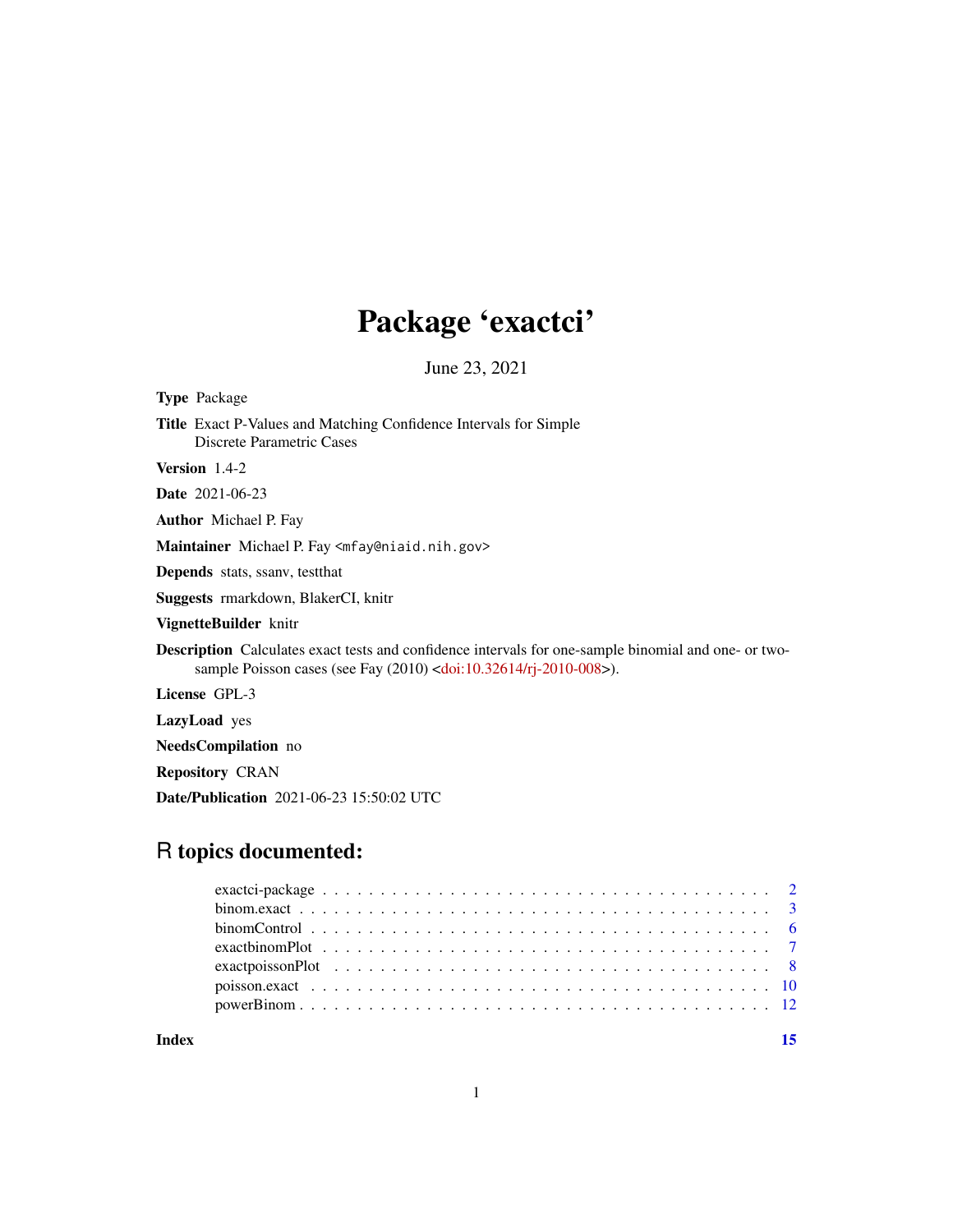<span id="page-1-0"></span>

#### Description

Calculates exact binomial and Poisson tests giving matching confidence intervals. There are 3 different methods for defining the two-sided p-values.

#### Details

| Package:  | exactci          |
|-----------|------------------|
| Type:     | Package          |
| Version:  | $1.4 - 0$        |
| Date:     | $2021 - 05 - 06$ |
| License:  | GPL <sub>2</sub> |
| LazyLoad: | yes              |

Although [binom.test](#page-0-0) and [poisson.test](#page-0-0) give exact tests and confidence intervals, for two-sided tests the confidence intervals (CI) are not formed by inverting the tests. Thus, there may be test-CI inconsistencies whereby the test rejects but the confidence interval contains the null parameter. The exactci package eliminates many of these test-CI inconsistencies for two-sided tests, by outputing the matching confidence interval with each test. The package uses one of three different methods for defining the two-sided p-value. The main functions of the package are [binom.exact](#page-2-1) and [poisson.exact](#page-9-1) which follow the same format as binom.test and poisson.test except have the option 'tsmethod' to define the two-sided method for calculating the p-values, and give matching confidence intervals (i.e., ones that come from the inversion of the p-values).

The package also has options for mid-p values.

#### Author(s)

Michael P. Fay

Maintainer: Michael P. Fay <mfay@niaid.nih.gov>

#### References

Blaker, H. (2000) Confidence curves and improved exact confidence intervals for discrete distributions. Canadian Journal of Statistics 28: 783-798.

Fay, M. P. (2010). Confidence intervals that Match Fisher's exact and Blaker's exact tests. Biostatistics. 11:373-374.

Fay, M.P. (2010). Two-sided Exact Tests and Matching Confidence Intervals for Discrete Data. R Journal 2(1): 53-58.

Hirjim K. F. (2006). Exact analysis of discrete data. Chapman and Hall/CRC. New York.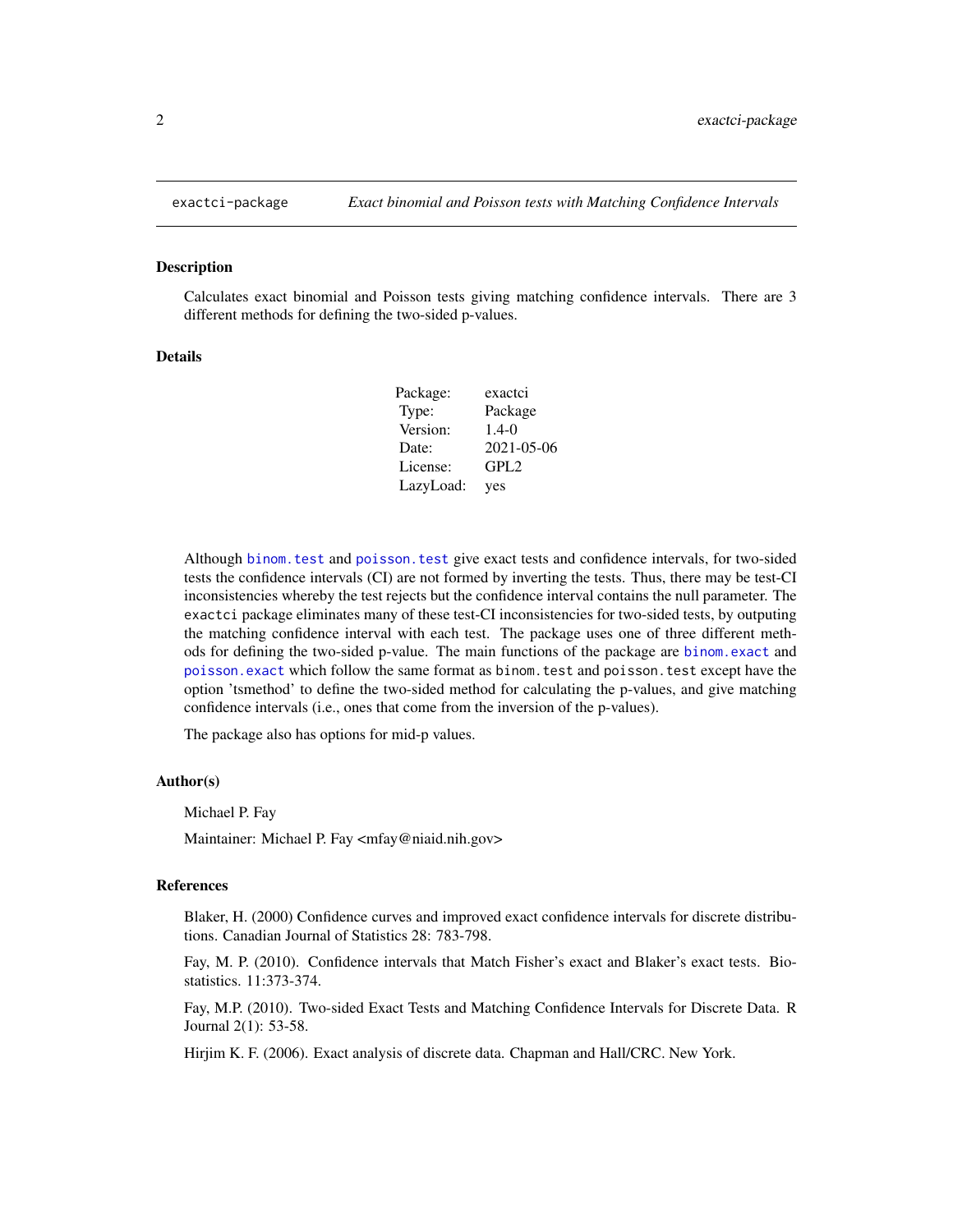#### <span id="page-2-0"></span>binom.exact 3

# See Also

For comparisons of two binomial groups see [exact2x2](#page-0-0)

#### Examples

```
## Note binom.test calculates p-values using priciple of minimum likelihood
## while it calculates the central confidence intervals. That is why the
## inferences do not match in this example.
binom.test(10,12,p=20000/37877)
binom.exact(10,12,p=20000/37877,tsmethod="minlike")
binom.exact(10,12,p=20000/37877,tsmethod="central")
## We also allow the method studied in Blaker (2000)
binom.exact(10,12,p=20000/37877,tsmethod="blaker")
```
<span id="page-2-1"></span>binom.exact *Exact tests with matching confidence intervals for single binomial parameter*

# Description

Calculates exact p-values and confidence intervals for a single binomial parmeter. This is different from binom. test only when alternative='two.sided', in which case binom. exact gives three choices for tests based on the 'tsmethod' option. The resulting p-values and confidence intervals will match.

# Usage

```
binom.exact(x, n, p = 0.5,
   alternative = c("two.sided", "less", "greater"),
   tsmethod = c("central", "minlike", "blaker"),
   conf. level = 0.95,control=binomControl(),plot=FALSE, midp=FALSE)
```
#### Arguments

| X           | number of successes, or a vector of length 2 giving the numbers of successes<br>and failures, respectively.                                                  |
|-------------|--------------------------------------------------------------------------------------------------------------------------------------------------------------|
| n           | number of trials, ignored if x has length 2.                                                                                                                 |
| p           | hypothesized probability of success.                                                                                                                         |
| alternative | indicates the alternative hypothesis and must be one of "two sided", "greater" or<br>"less". You can specify just the initial letter.                        |
| tsmethod    | indicates the method for a two-sided alternative hypothesis and must be one of<br>"minlike", "central" or "blaker". You can specify just the initial letter. |
| conf.level  | confidence level for the returned confidence interval.                                                                                                       |
| control     | list with settings to avoid problems with ties, etc, should not need to change this<br>for normal use, see binomControl                                      |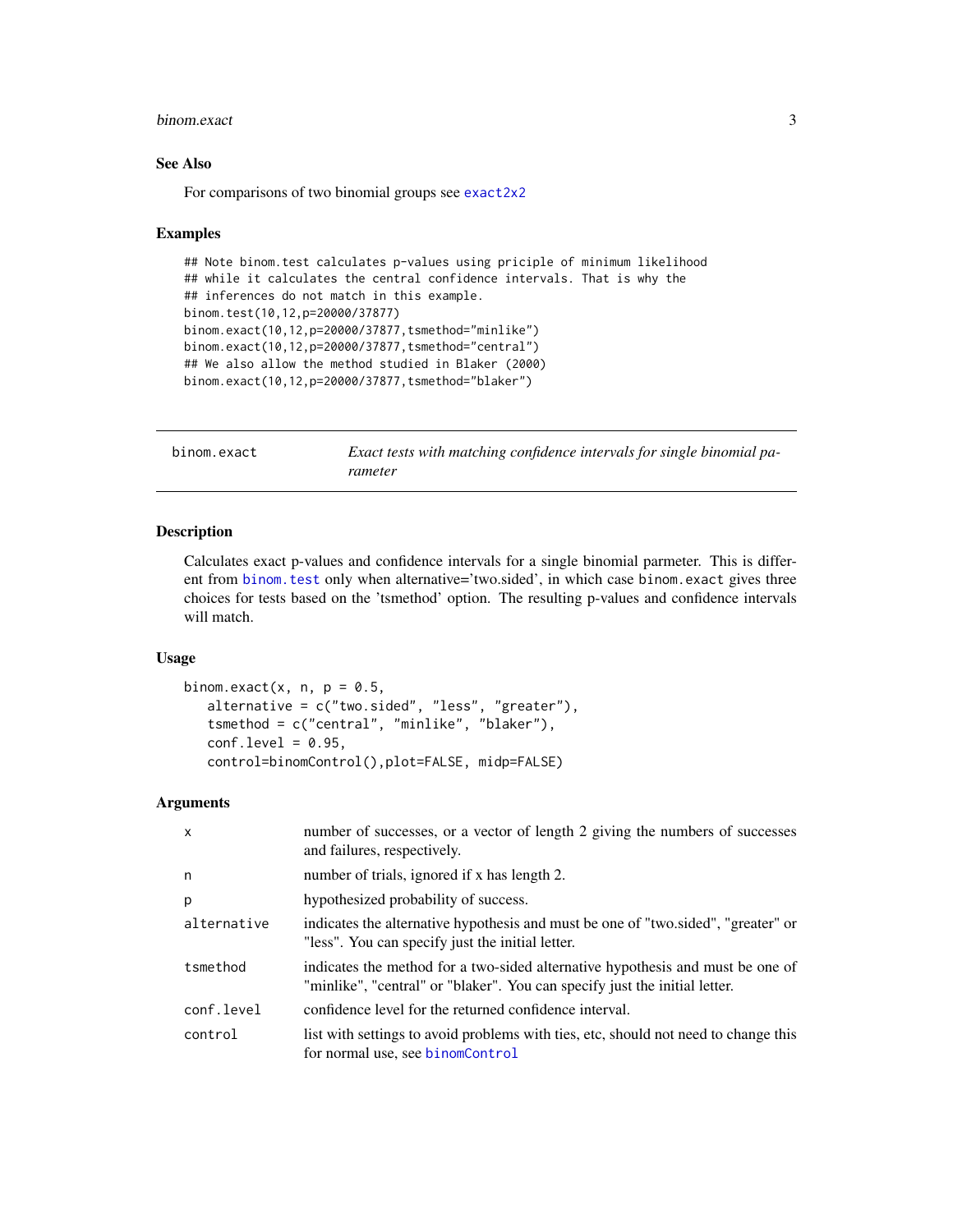<span id="page-3-0"></span>4 binom.exact

| plot | logical, do basic plot of p-value function by null hypothesis value, see exact binomplot<br>for more plot options |
|------|-------------------------------------------------------------------------------------------------------------------|
| midp | logical, use mid-p for p-values and confidence intervals? midp Confidence in-                                     |
|      | tervals are not available for tsmethod='minlike' and 'blaker'                                                     |

# Details

Traditionally, hypothesis tests and confidence intervals are treated separately. A more unified approach suggested by Hirji (2006) is to use the same p-value function to create confidence intervals. There is essentially only one way to calculate one-sided p-values and confidence intervals so these methods are the same in [binom.test](#page-0-0) and binom.exact. However, there are three main ways that binom.exact allows for defining two-sided p-values.

minlike: sum probabilities of all likelihoods equal or less than observed

central: double minimum one-sided p-value

blaker: combine smaller observed tail probability with opposite tail not greater than observed tail

The 'minlike' method is the p-value that has been used in [binom.test](#page-0-0), and 'blaker' is described in Blaker (2000) or Hirji (2006), where it is called the 'combined tails' method. Once the p-value function is defined we can invert the test to create 'matching' confidence intervals defined as the smallest interval that contains all parameter values for which the two-sided hypothesis test does not reject. There are some calculation issues for the 'minlike' and 'blaker' methods which are the same as for exact tests for 2x2 tables (see Fay, 2010).

All of the above traditional p-values can be thought of as estimating  $Pr[X=xobs or X]$  is more extreme than xobs] under the null hypothesis, where more extreme is defined differently for different methods. The mid-p-value replaces this with  $0.5*Pr[X=xobs]+Pr[X$  is more extreme than xobs]. The mid-p p-values are not valid. In other words, for all parameter values under the null hypothesis we are not guaranteed to bound the type I error rate. However, the usual exact methods that guarantee the type I error rate are typically conservative for most parameter values in order to bound the type I error rate for all parameter values. So if you are interested in rejecting approximately on average about 5 percent of the time for arbitrary parameter values and n values under the null hypothesis, then use midp=TRUE. If you want to ensure bounding of the type I errror rate for all n and all parameter values use midp=FALSE. (See for example, Vollset, 1993, or Hirji, 2006).

The associated midp confidence intervals have not been programmed for tsmethod='blaker' and 'minlike'.

#### Value

An object of class 'htest': a list with items

| p.value    | p-value                                                                        |
|------------|--------------------------------------------------------------------------------|
| conf.int   | confidence interval, see attributes 'conf.level' and perhaps 'conf.limit.prec' |
| statistic  | number of successes                                                            |
| parameter  | number of trials                                                               |
| estimate   | observed proportion of success                                                 |
| null.value | null hypothesis probability of success, 'p'                                    |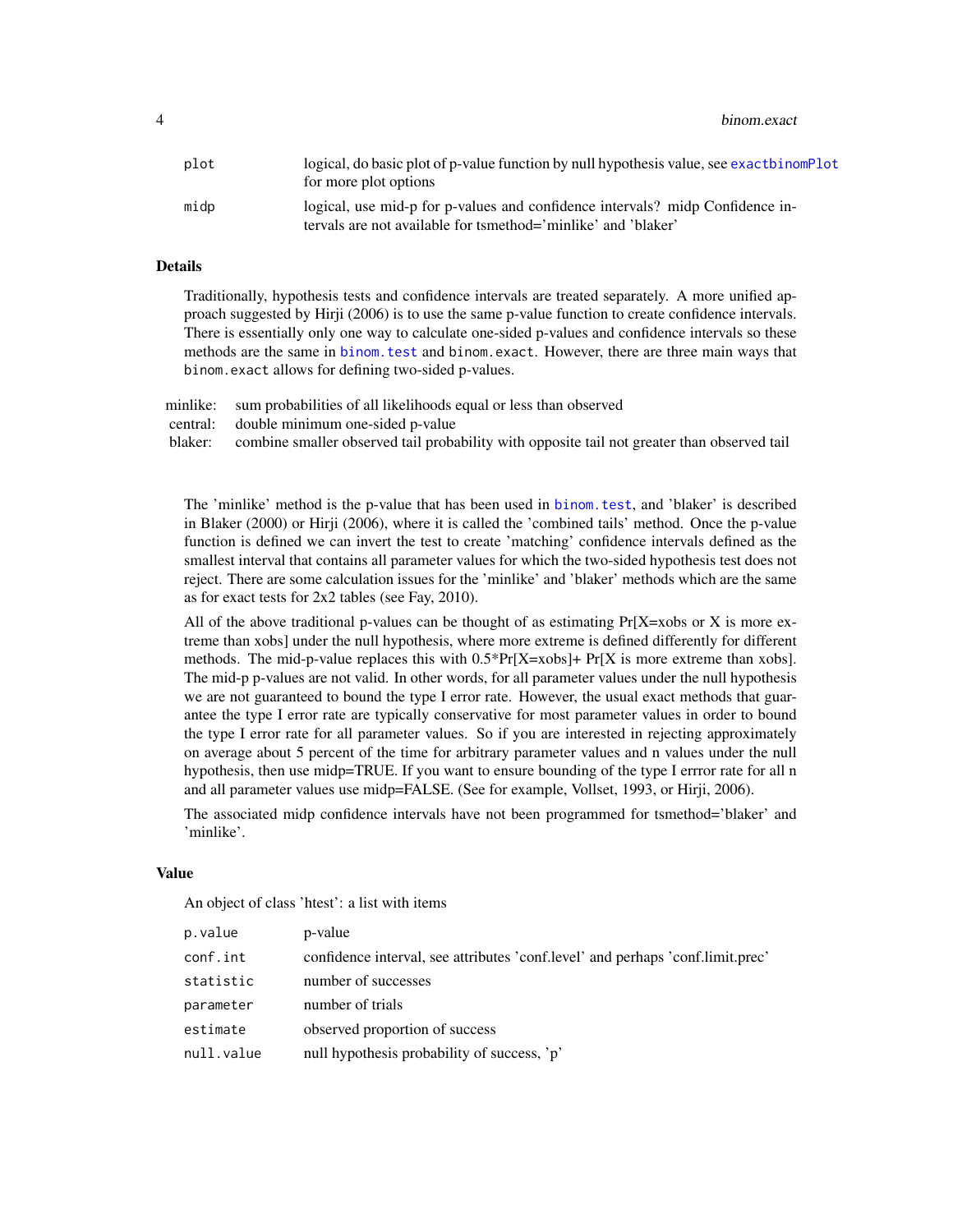#### <span id="page-4-0"></span>binom.exact 5

| alternative | a character string describing alternative hypothesis |
|-------------|------------------------------------------------------|
| method      | a character string describing method                 |
| data.name   | a character string giving the names of the data      |

# Note

The 'central' method gives the Clopper-Pearson intervals, and the 'minlike' method gives confidence intervals proposed by Stern (1954) (see Blaker, 2000). The 'blaker' method is guaranteed to be more powerful than the 'central' method (see Blaker, 2000, Corollary 1), but both the 'blaker' method and 'minlike' method may have some undesireable properties. For example, there are cases where adding an additional Bernoulli observation REGARDLESS OF THE RESPONSE will increase the p-value, see Vos and Hudson (2008). The 'central' method does not have those undesireable properties.

The Blyth-Still-Casella intervals given in StatXact (and not by binom.exact) are the shortest possible intervals, but those intervals are not nested. This means that the Blyth-Still-Casella intervals are not guaranteed to have the 95 percent interval contain the 90 percent interval. See Blaker (2000) Theorem 2.

### Author(s)

M.P. Fay

#### References

Blaker, H. (2000) Confidence curves and improved exact confidence intervals for discrete distributions. Canadian Journal of Statistics 28: 783-798.

Fay, M. P. (2010). Confidence intervals that Match Fisher's exact and Blaker's exact tests. Biostatistics. 11:373-374.

Fay, M.P. (2010). Two-sided Exact Tests and Matching Confidence Intervals for Discrete Data. R Journal 2(1): 53-58.

Hirji K. F. (2006). Exact analysis of discrete data. Chapman and Hall/CRC. New York.

Stern, T (1954). Some remarks on confidence and fiducial limits. Biometrika, 275-278.

Vollset, S. E. (1993). Confidence intervals for a binomial proportion. Statistics in medicine, 12(9), 809-824.

Vos, P.W. and Hudson, S. (2008). Problems with binomial two-sided tests and the associated confidence interals. Aust. N.Z. J. Stat. 50: 81-89.

#### See Also

[binom.test](#page-0-0), for two-sample exact binomial tests see [exact2x2](#page-0-0)

#### Examples

## Notice how binom.test p-value is given by tsmethod='minlike' ## but the confidence interval is given by tsmethod='central' ## in binom.exact p-values and confidence intervals match binom.test(10,12,p=20000/37877)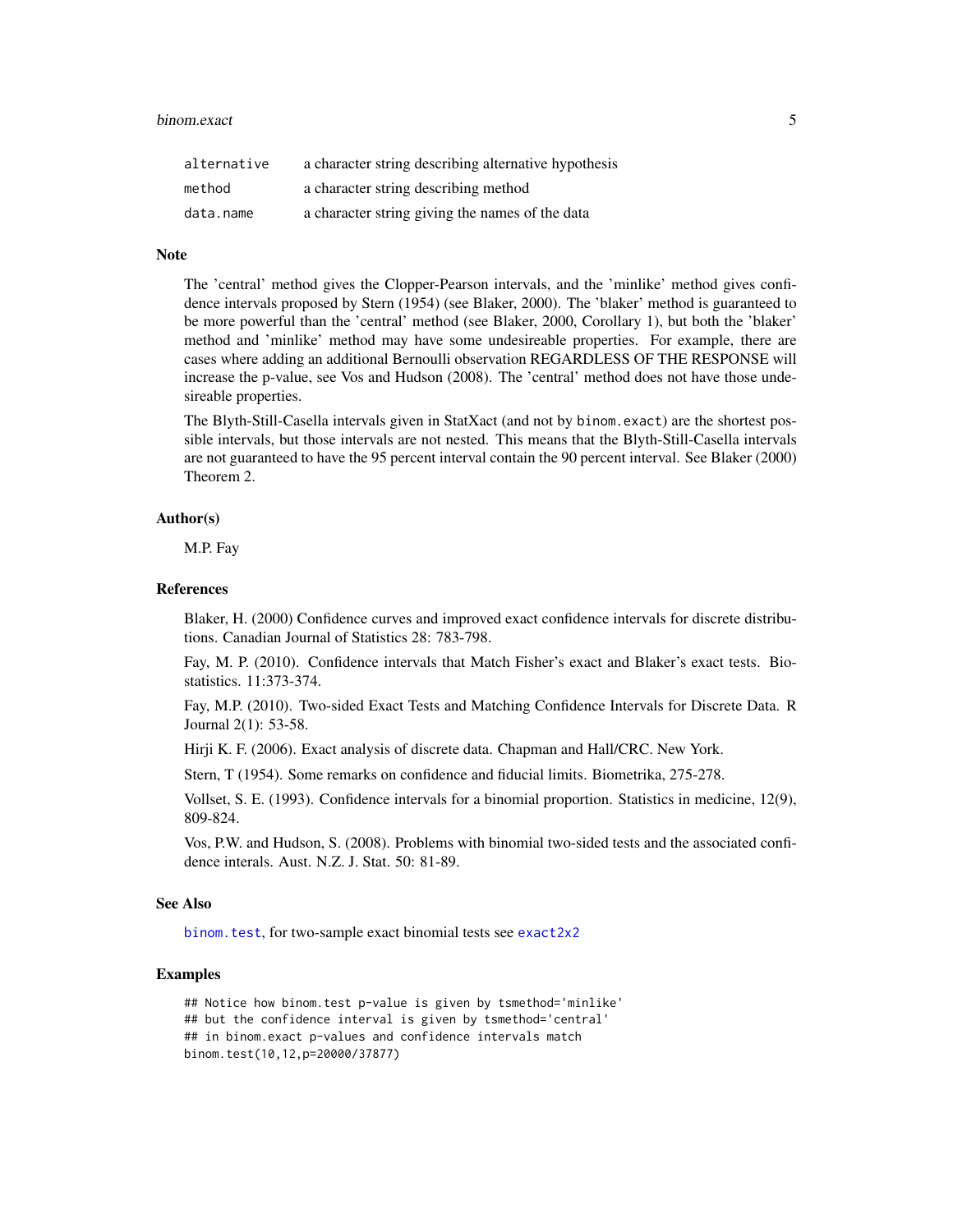```
binom.exact(10,12,p=20000/37877,tsmethod="minlike")
binom.exact(10,12,p=20000/37877,tsmethod="central")
binom.exact(10,12,p=20000/37877,tsmethod="blaker")
## one-sided methods are also available
## as in binom.test
```
<span id="page-5-1"></span>binomControl *Tuning parameters for binom.exact function*

# Description

This function produces a list of tuning parameters used in the calculations done by [binom.exact](#page-2-1) and [poisson.exact](#page-9-1). These will not need to be changed by most ordinary users.

### Usage

```
binomControl(relErr=1+1e-07,tol=.00001,
    pRange=c(1e-10,1-1e-10),
    minn=1, maxn=10^4,
    PRINT.STEPS=FALSE)
```
# Arguments

| relErr      | value very close to 1, used in calculation of two-sided p-values                                                           |
|-------------|----------------------------------------------------------------------------------------------------------------------------|
| tol         | value very close to 0, used in calculation of two-sided confidence intervals                                               |
| pRange      | range close to $[0,1]$ , but excluding the endpoints, used in calculation of two-<br>sided confidence intervals            |
| minn        | minimum n used by powerBinom. The search for the lowest n that gives power<br>is crude and goes from minn to maxn by ones. |
| maxn        | maximum n used by powerBinom                                                                                               |
| PRINT.STEPS | logical, print steps of uniroot.integer used to find the n when type='cilength' in<br>powerBinom?                          |

#### Details

See the code for fisher.test, where the term relErr is hard-coded into the function. The purpose is to avoid problems with ties. It serves the same purpose in this package and probably need not be changed. The value tol indicates the tolerance for the precision of the confidence limits. The value pRange is input into uniroot to give bounds when searching for confidence limits. For poisson limits pRange is transformed using the qgamma function (see code in exactpoissonCI).

<span id="page-5-0"></span>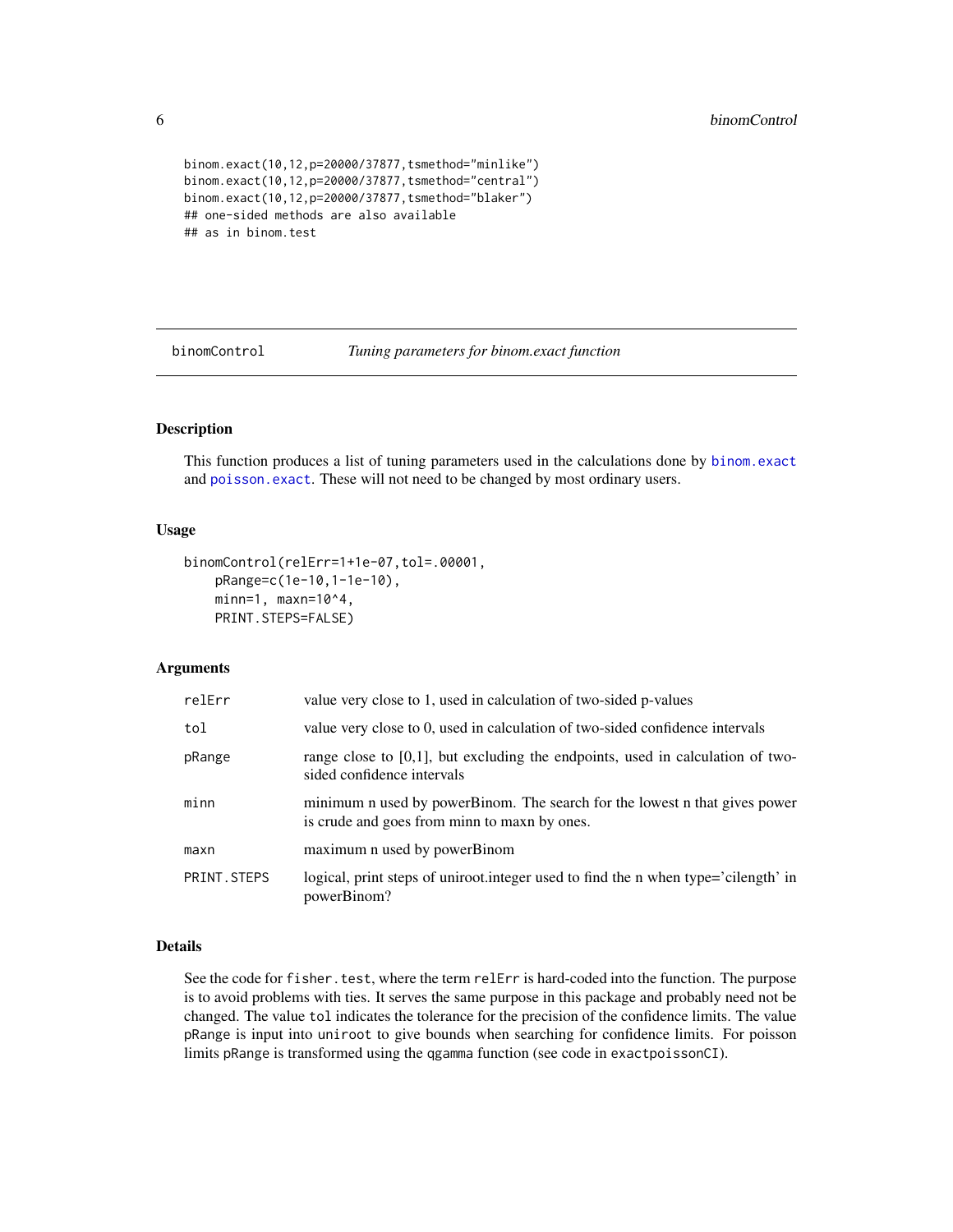# <span id="page-6-0"></span>exactbinomPlot 7

# Value

A list with containing the following components:

| relErr | a number larger than 1                              |
|--------|-----------------------------------------------------|
| tol    | a number greater than 0                             |
| pRange | a vector with 2 elements between 0 and 1, exclusive |

<span id="page-6-1"></span>

exactbinomPlot *Plot p-value function for one binomial response.*

#### Description

Plots p-values as a function of different point null hypothesis values for p. For two-sided p-values, can plot three types of p-values: the minimum likelihood method (default for binom.test), the central method (i.e., twice the one-sided exact p-values), and Blaker's exact.

# Usage

```
exactbinomPlot(x, n, p = NULL, ndiv = 1000,tsmethod = "central", pRange = c(0, 1),
   dolines = FALSE, dopoints = TRUE, doci=TRUE,
   alternative=c("two.sided","less","greater"),
   relErr=1+10^(-7), conf.level=.95, alphaline=TRUE,
   newplot = TRUE, midp=FALSE, ...)
```
# Arguments

| $\mathsf{x}$ | number of successes, or a vector of length 2 giving the numbers of successes<br>and failures, respectively |
|--------------|------------------------------------------------------------------------------------------------------------|
| n            | number of trials, ignored if x has length 2                                                                |
| p            | null values of p for plot, if NULL divides pRange into ndiv pieces                                         |
| ndiv         | number of pieces to divide up range of x-axis                                                              |
| tsmethod     | two-sided method for p-value calculation, either "minlike", "blaker" or "central"                          |
| pRange       | range for plotting null hypothesis values of p                                                             |
| dolines      | logical, add lines to a plot?                                                                              |
| dopoints     | logical, add points to a plot?                                                                             |
| doci         | logical, add lines for confidence interval?                                                                |
| alternative  | type of alternative for p-values                                                                           |
| relErr       | number close to 1, avoids problems with ties, see binomControl                                             |
| conf.level   | confidence level for use when doci=TRUE                                                                    |
| alphaline    | logical, if doci=TRUE should a line be drawn at significance level                                         |
| newplot      | logical, start a new plot?                                                                                 |
| midp         | logical, use mid-pvalues? See link{binom.exact}                                                            |
| $\cdots$     | values passed to plot, points, or lines statement                                                          |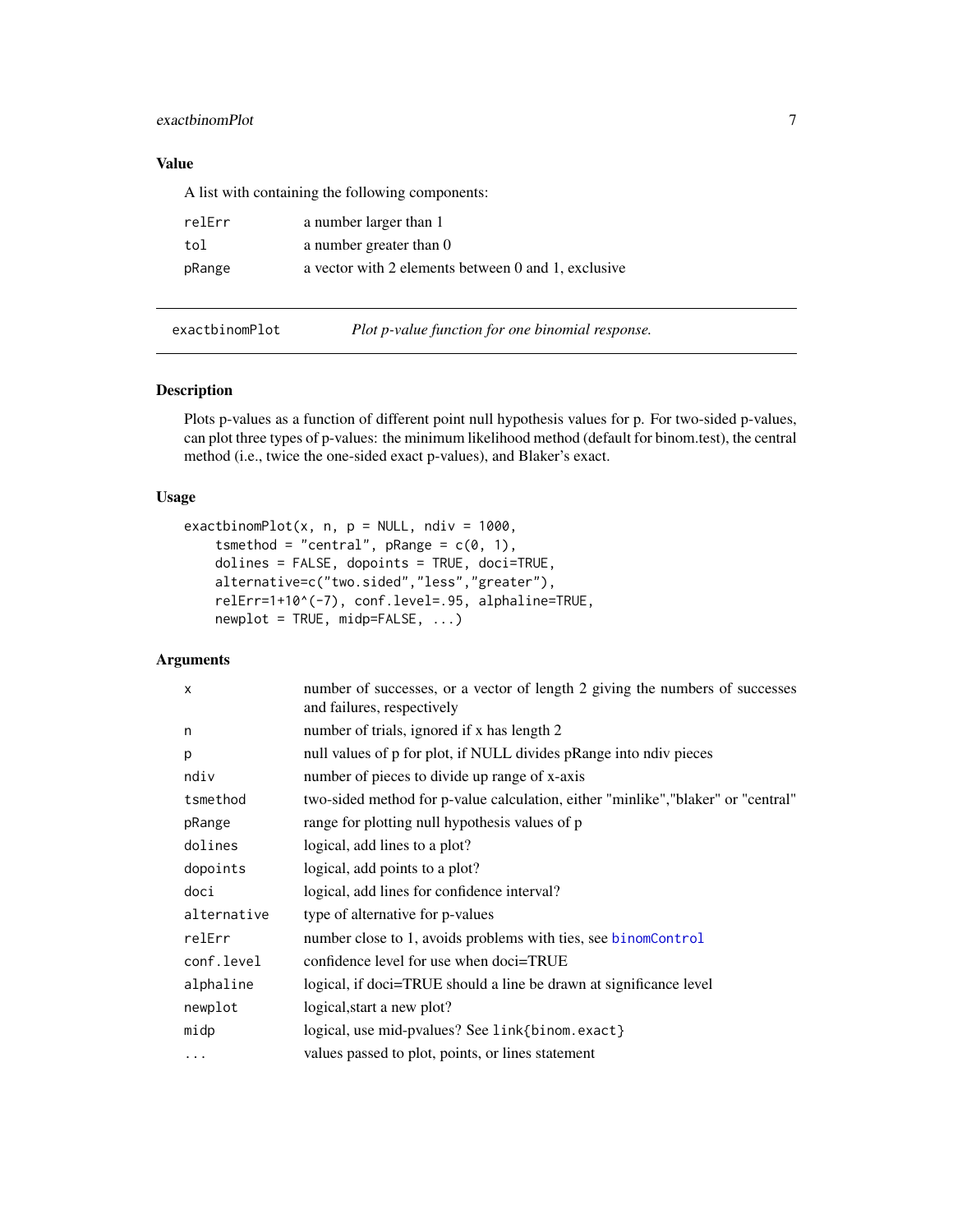# See Also

[binom.exact](#page-2-1)

# Examples

```
## plot central two-sided p-values (double one-sided p-values)
## for 5 positive responses out of 17 tries
exactbinomPlot(5,17)
## add blakers exact p-values
## pch option acts on points, lty acts on ci lines
exactbinomPlot(5,17,tsmethod="blaker",col="blue",pch=".",lty=2,newplot=FALSE)
## can plot one-sided p-values, tsmethod is ignored
exactbinomPlot(5,17,alternative="less")
```
<span id="page-7-1"></span>exactpoissonPlot *Plot p-value function for single or pair of poisson responses.*

#### Description

Plots p-values as a function of different point null hypothesis values for rate. For two-sided pvalues, can plot three types of p-values: the minimum likelihood method (default for poisson.test), the central method (i.e., twice the one-sided exact p-values), and Blaker's exact.

#### Usage

```
exactpoissonPlot(x,
    T=1,
    r=NULL,
    ndiv=1000,
    tsmethod="central",
    rRange=NULL,
    dolog=TRUE,
    dolines=FALSE,
    dopoints=TRUE,
    doci=TRUE,
    alternative = c("two.sided", "less", "greater"),
    relErr=1 + 10^(-7),
    conf.level=.95,
    alphaline=TRUE,
    newplot=TRUE,
    midp=FALSE,...)
```
<span id="page-7-0"></span>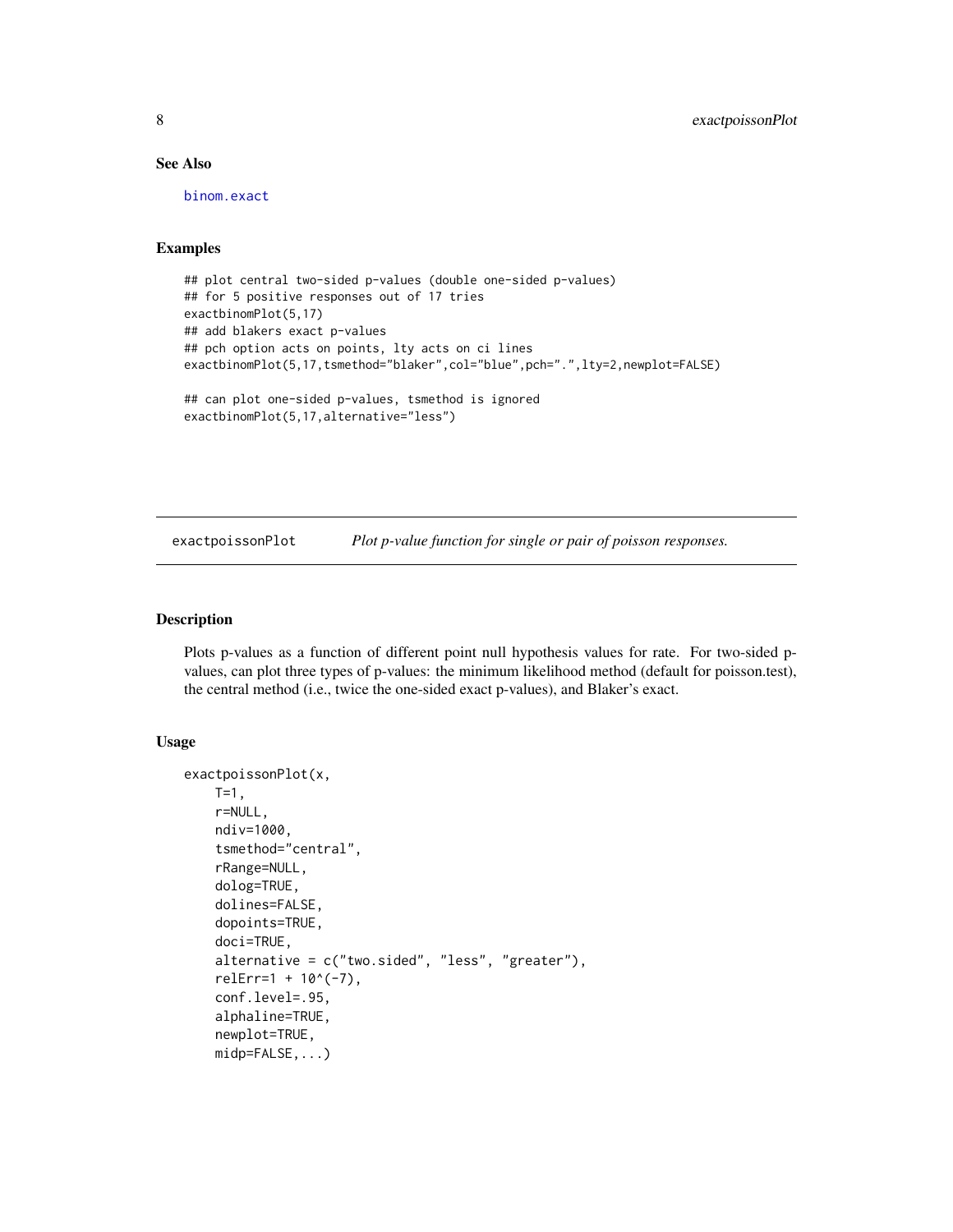# <span id="page-8-0"></span>exactpoissonPlot 9

# Arguments

| X           | number of events. A vector of length one or two                                                                |
|-------------|----------------------------------------------------------------------------------------------------------------|
| Τ           | time base for event count. A vector of length one or two                                                       |
| r           | null values of rate for plot, if NULL divides rRange into ndiv pieces                                          |
| ndiv        | number of pieces to divide up range of x-axis                                                                  |
| tsmethod    | two-sided method for p-value calculation, either "minlike", "blaker" or "central"                              |
| rRange      | range for plotting null hypothesis values of rate, if null then uses confidence<br>interval to determine range |
| dolog       | logical, plot horizontal axis in log scale?                                                                    |
| dolines     | logical, add lines to a plot?                                                                                  |
| dopoints    | logical, add points to a plot?                                                                                 |
| doci        | logical, add lines for confidence interval?                                                                    |
| alternative | type of alternative for p-values                                                                               |
| relErr      | number close to 1, avoids problems with ties, see binomControl                                                 |
| conf.level  | confidence level for use when doci=TRUE                                                                        |
| alphaline   | logical, if doci=TRUE should line be drawn at significance level                                               |
| newplot     | logical, start a new plot?                                                                                     |
| midp        | logical, use mid-p for p-values? Not available for tsmethod='blaker' or 'min-<br>like'                         |
| $\cdots$    | values passed to plot, points, or lines statement                                                              |

# Value

Does graph or adds lines or points. Returns (invisibly, see [invisible](#page-0-0)) a list with elements r (null hypothesis values) and p.value (associated p-values).

# See Also

[binom.exact](#page-2-1)

# Examples

```
## single Poisson response
exactpoissonPlot(2,17877)
```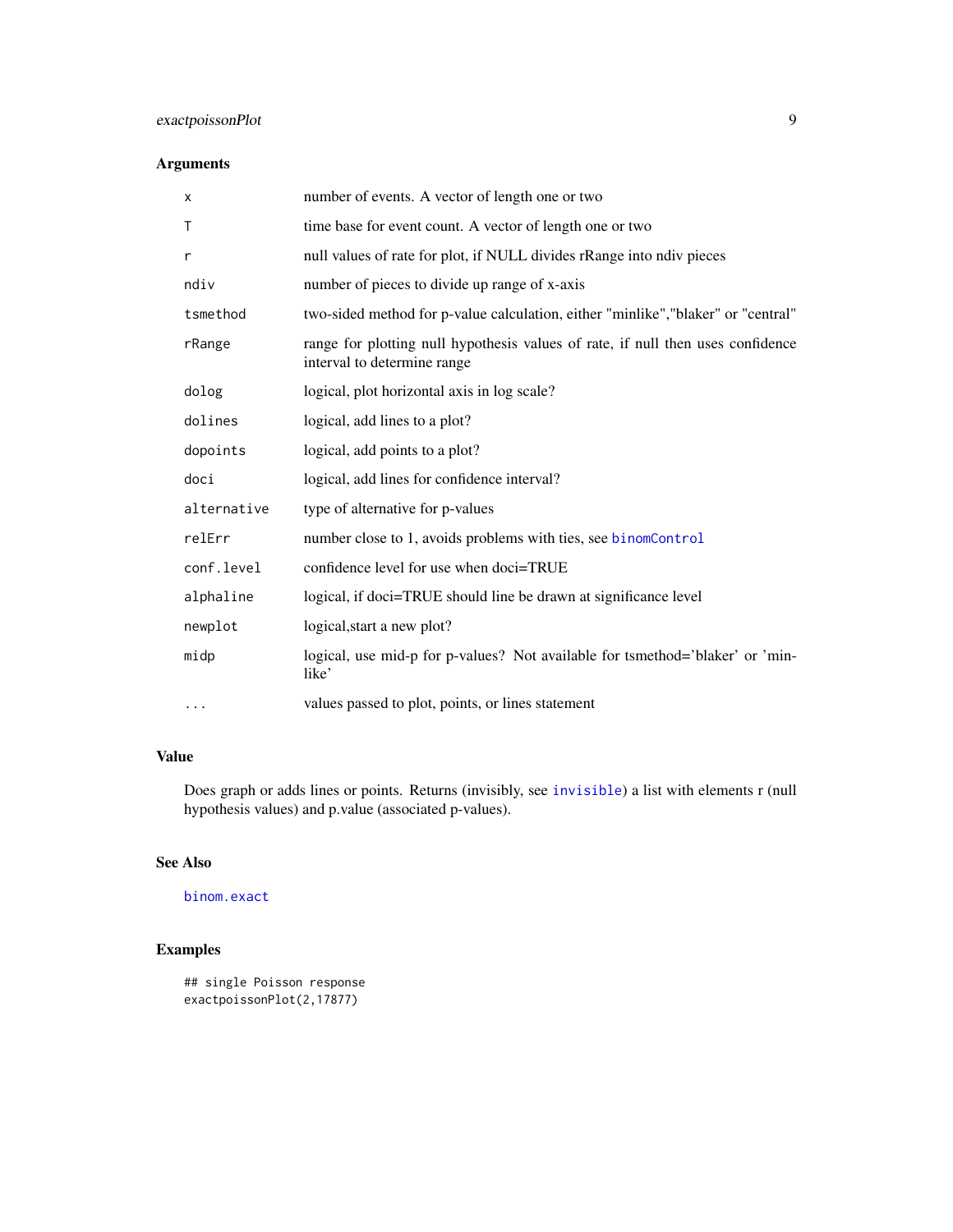#### **Description**

Performs an exact test of a simple null hypothesis about the rate parameter in Poisson distribution, or for the ratio between two rate parameters. This is different from [poisson.test](#page-0-0) in that 3 different types of exact two-sided tests (and the matching confidence intervals) are offered. The one-sided tests are the same as in [poisson.test](#page-0-0).

# Usage

```
poisson.exact(x, T = 1, r = 1,
    alternative = c("two.sided", "less", "greater"),
    tsmethod=c("central","minlike","blaker"),
    conf.level = 0.95, control=binomControl(), plot=FALSE,
    midp=FALSE)
```
## Arguments

| X           | number of events. A vector of length one or two.                                                                                      |
|-------------|---------------------------------------------------------------------------------------------------------------------------------------|
| Τ           | time base for event count. A vector of length one or two.                                                                             |
| r           | hypothesized rate or rate ratio                                                                                                       |
| alternative | indicates the alternative hypothesis and must be one of "two.sided", "greater"<br>or "less". You can specify just the initial letter. |
| tsmethod    | character giving two-sided method, one of "central", "minlike" or "blaker", ig-<br>nored if alternative not equal "two.sided"         |
| conf.level  | confidence level for the returned confidence interval.                                                                                |
| control     | list with settings to avoid problems with ties, etc, should not need to change this<br>for normal use, see binomControl               |
| plot        | logical, plot p-value function? For finer control on plot see exactpoissonPlot                                                        |
| midp        | logical, use mid-p p-values? Only allowed for two-sided tests if tsmethod='central'<br>see details)                                   |

#### Details

Confidence intervals are computed similarly to those of [binom.exact](#page-2-1) in the one-sample case, in that there are three two-sided options depending on the tsmethod. For the one-sample case the default intervals use tsmethod="central" giving the Garwood (1936) exact central confidence intervals. For the two-sample case we condition on the total counts and then use binomial methods, see Lehmann and Romano (2005) for that motivation and vignette("exactci") for description of the three different two-sided methods for calculating p-values and confidence intervals.

Traditional p-values can be thought of as estimating  $Pr[X=x \text{ obs or } X \text{ is more extreme than x \text{ obs}}]$ under the null hypothesis, where more extreme is defined differently for different methods. The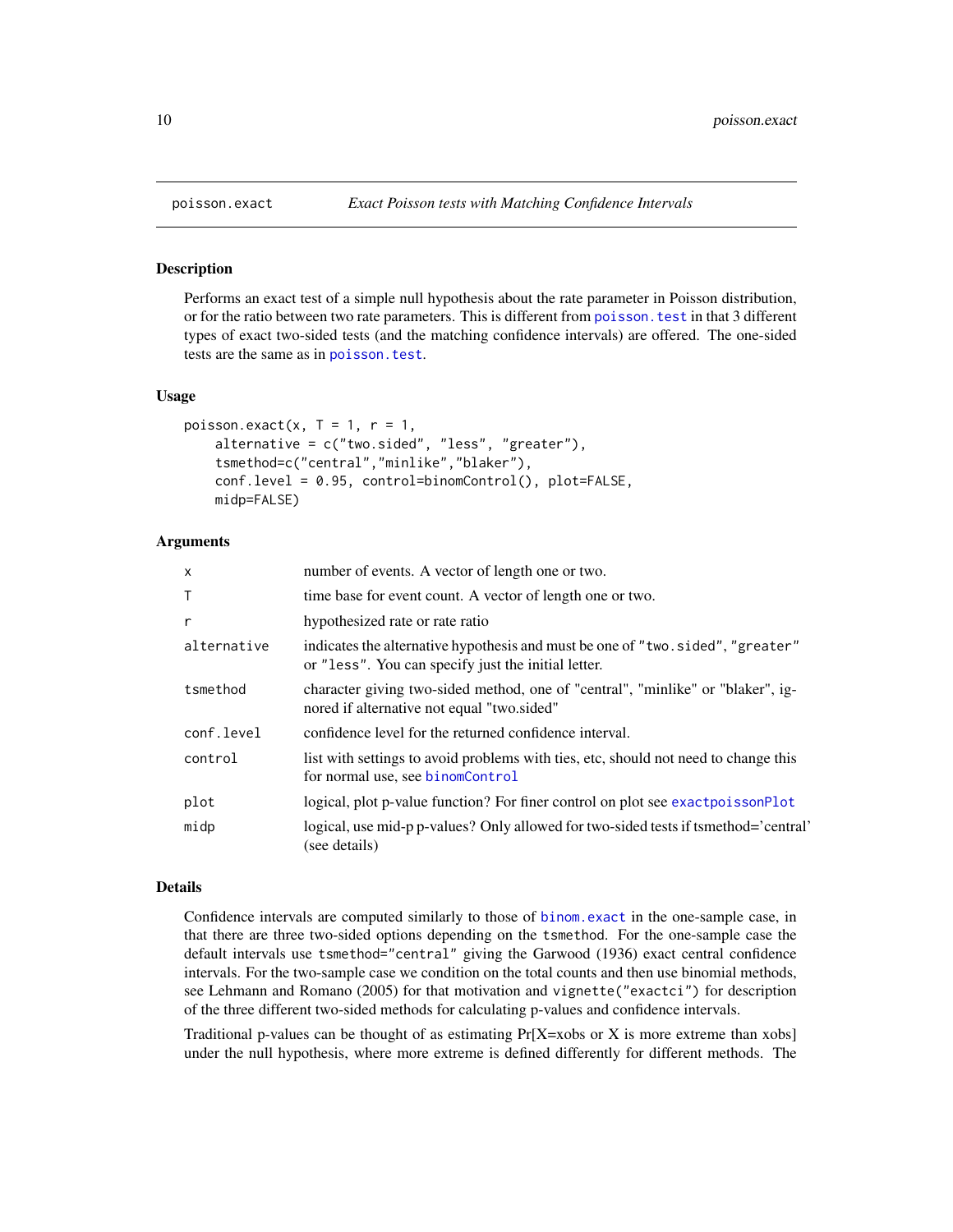#### <span id="page-10-0"></span>poisson.exact 11

mid-p-value replaces this with  $0.5*Pr[X=xdbs]+ Pr[X$  is more extreme than xobs]. The mid-p pvalues are not valid. In other words, for all parameter values under the null hypothesis we are not guaranteed to bound the type I error rate. However, the usual exact methods that guarantee the type I error rate are typically conservative for most parameter values in order to bound the type I error rate for all parameter values. So if you are interested in rejecting approximately on average about 5 percent of the time for arbitrary parameter values under the null hypothesis, then use midp=TRUE. If you want to ensure bounding of the type I errror rate for all parameter values use midp=FALSE. For a comprehensive discussions of exact inferences including mid-p values see Hirji (2006). Mid-p confidence intervals are calculated by inverting the mid-p-value function. For discussion of mid-p confidence intervals for Poisson see Cohen and Yang (1994).

The mid-p p-values and confidence intervals have not been programmed for the 'blaker' and 'minlike' tsmethods.

#### Value

A list with class "htest" containing the following components:

| statistic   | the number of events (in the first sample if there are two.)                                  |
|-------------|-----------------------------------------------------------------------------------------------|
| parameter   | the corresponding expected count                                                              |
| p.value     | the p-value of the test.                                                                      |
| conf.int    | a confidence interval for the rate or rate ratio.                                             |
| estimate    | the estimated rate or rate ratio.                                                             |
| null.value  | the rate or rate ratio under the null, r.                                                     |
| alternative | a character string describing the alternative hypothesis.                                     |
| method      | the character string "Exact Poisson test" or "Comparison of Poisson rates"<br>as appropriate. |
| data.name   | a character string giving the names of the data.                                              |
|             |                                                                                               |

#### **Note**

The rate parameter in Poisson data is often given based on a "time on test" or similar quantity (person-years, population size). This is the role of the T argument.

#### References

Cohen and Yang (1994). Mid-p Confidence intervals for the Poisson Expectation. Statistics in Medicine. 13: 2189-2203.

Fay, M.P. (2010). Two-sided Exact Tests and Matching Confidence Intervals for Discrete Data. R Journal 2(1): 53-58.

Garwood, F (1936). Fiducial limits for the Poisson distribution. Biometrika, 437-442.

Hirji K. F. (2006). Exact analysis of discrete data. Chapman and Hall/CRC. New York.

Lehmann, EL, and Romano, JP (2005). Testing Statistical Hypotheses, third edition. Springer:New York.

# See Also

[poisson.test](#page-0-0), [exactpoissonPlot](#page-7-1),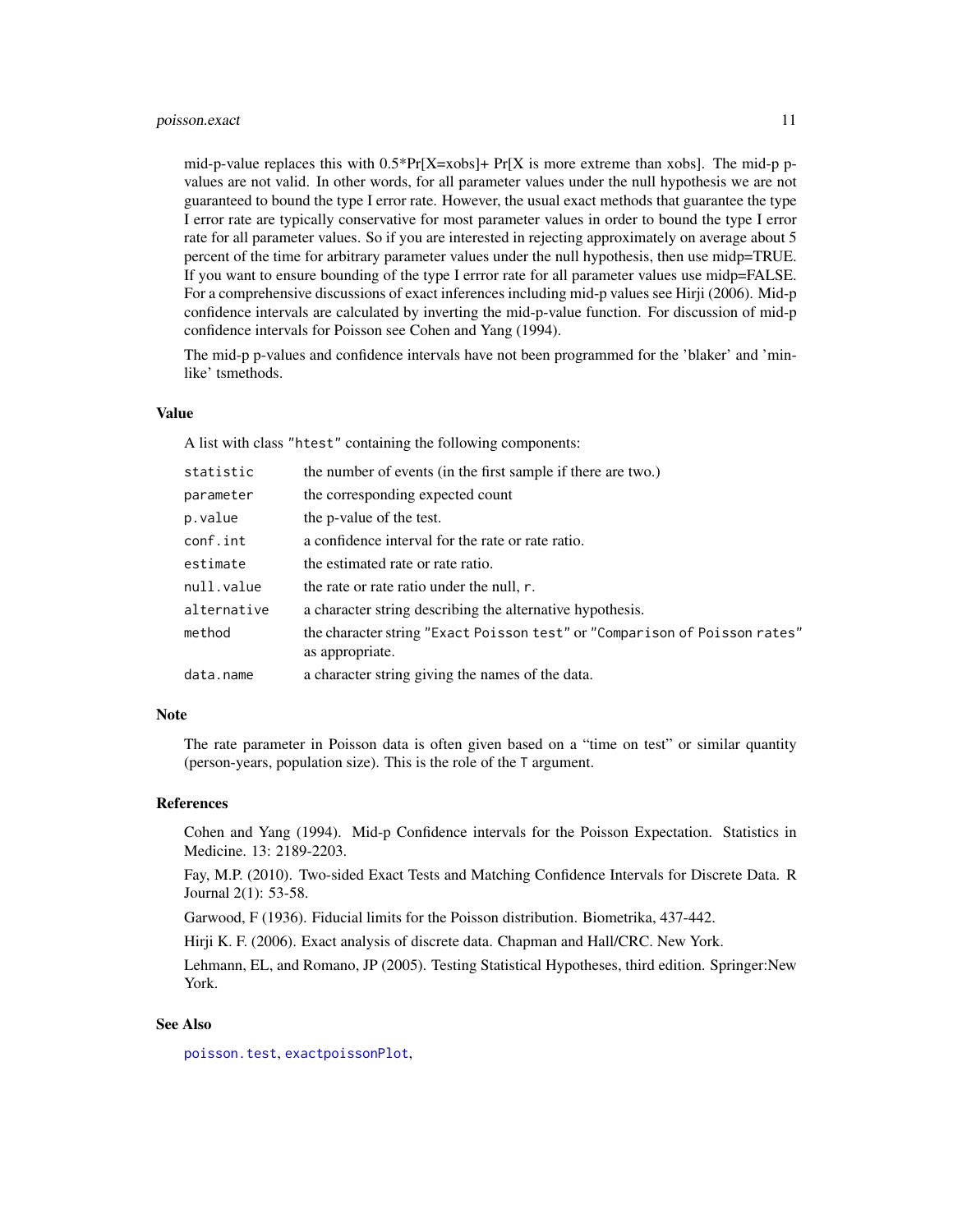# Examples

```
### Suppose you have observed rates of 2 out of 17877 in group A
### and 10 out of 20000 in group B
### poisson.test gives non-matching confidence intervals
### i.e., p-value using 'minlike' criteria but confidence interval using 'central' criteria
poisson.test(c(2,10),c(17877,20000))
### poisson.exact gives matching CI to the p-values
### defaults to 'central' two-sided method
poisson.exact(c(2,10),c(17877,20000))
### other options
poisson.exact(c(2,10),c(17877,20000),tsmethod="minlike")
poisson.exact(c(2,10),c(17877,20000),tsmethod="blaker")
## Mid-p confidence intervals do not guarantee coverage,
## but are more likely to have on average closer nominal
## coverage than exact ones (sometimes erroring on the
## too liberal side).
##
## To test the software, here is Table I of Cohen and Yang
## values are equal to the first 2 decimal places
yCY<-c(0:20,20+(1:5)*2,30+(1:14)*5)
TableICohenYang<-matrix(NA,length(yCY),6,dimnames=list(yCY,
    c("90pct LL","90pct UL","95pct LL","95pct UL","99pct LL","99pct UL")))
for (i in 1:length(yCY)){
    TableICohenYang[i,1:2]<-poisson.exact(yCY[i],
       midp=TRUE,conf.level=.9)$conf.int
   TableICohenYang[i,3:4]<-poisson.exact(yCY[i],
       midp=TRUE,conf.level=.95)$conf.int
   TableICohenYang[i,5:6]<-poisson.exact(yCY[i],
       midp=TRUE,conf.level=.99)$conf.int
}
TableICohenYang<-round(TableICohenYang,3)
TableICohenYang
```
powerBinom *Exact Power and Sample Size methods for Bernoulli responses*

#### Description

Calculates sample sizes or power for a study of n independent Bernoulli responses (i.e., a binomial response with parameter n). There are three types of calculations. For type='standard' calculate the usual sample size or power under a given alternative. The option type='cilength' bases calculations on the expected length of the confidence intervals. For type='obs1ormore' calculate the sample size or power to observe 1 or more positive responses. All calculations use exact methods.

<span id="page-11-0"></span>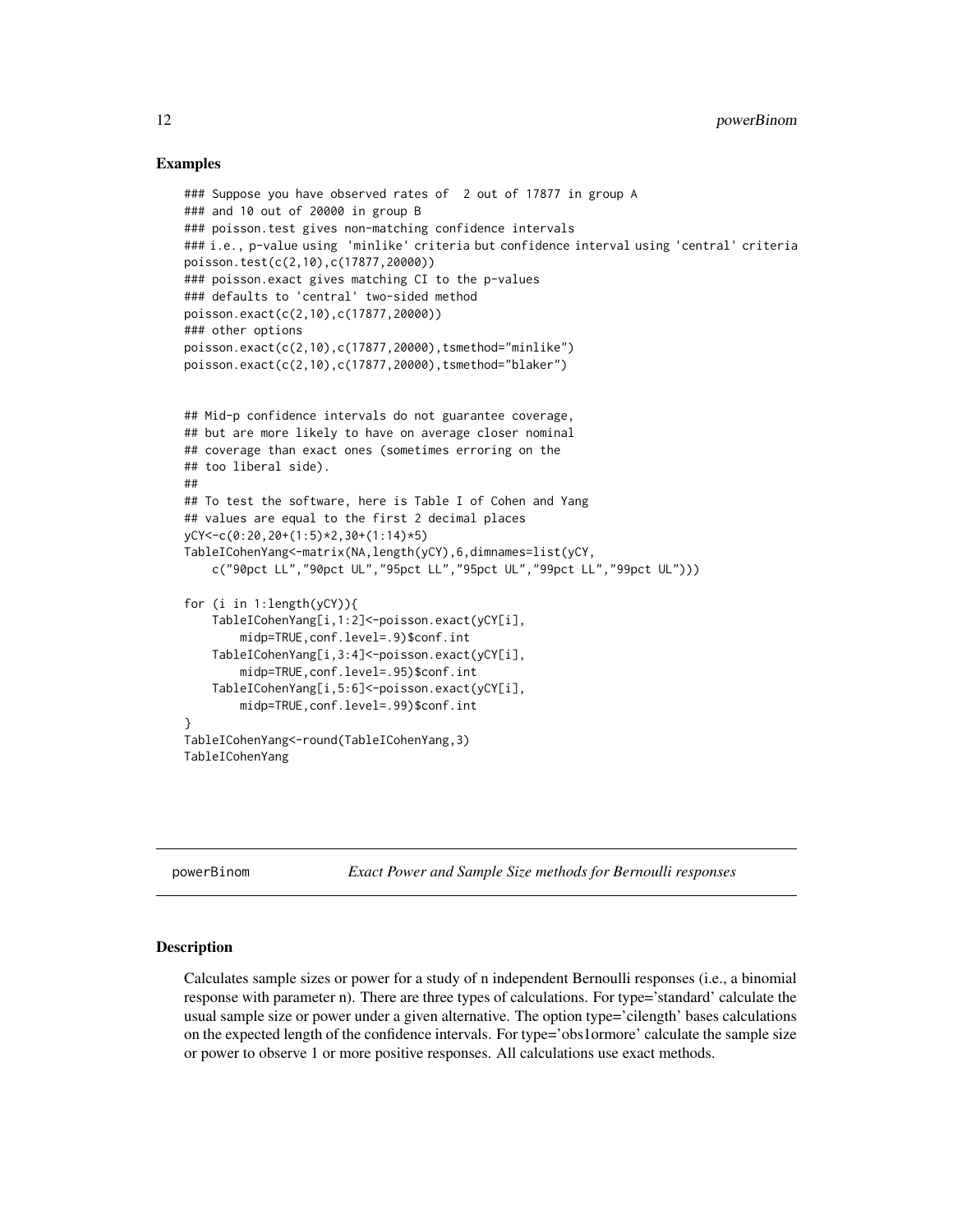# <span id="page-12-0"></span>powerBinom 13

#### Usage

```
powerBinom(n = NULL, p0 = 0.5, p1 = NULL,
   sig. level = 0.05, power = NULL,
    alternative = c("two.sided", "one.sided"), strict = FALSE,
    type = c("standard","cilength","obs1ormore"),
    cilength = NULL, conf.level = 0.95,
    direction = c("greater","less"),
    control = binomControl(), ...)
```
# Arguments

| n           | sample size                                                                                                    |
|-------------|----------------------------------------------------------------------------------------------------------------|
| p0          | probability of success under null                                                                              |
| p1          | probability of success under alternative                                                                       |
| sig.level   | significance level of test                                                                                     |
| power       | target power of test (type='standard') or probability of observing at least 1 suc-<br>cess (type='obs1ormore') |
| alternative | one- or two-sided test                                                                                         |
| strict      | use strict interpretation in two-sided case (count rejections in opposite direction)                           |
| type        | either 'standard', 'cilength', or 'obs1ormore' (see details)                                                   |
| cilength    | average length of confidence interval (used when type='cilength')                                              |
| conf.level  | confidence level (used when type='cilength')                                                                   |
| direction   | direction of alternative, either 'greater' or 'less' (used when type='standard' and<br>p1 is NULL)             |
| control     | a list with arguments that control algorithms, see binomControl                                                |
| $\cdots$    | further arguments passed to binom. exact (see details)                                                         |

# Details

Type='standard' calculates the power to reject the null hypothesis with the parameter p0 on the boundary between the null and alternative. In other words, the null could be either of the three, H0: p=p0 (for alternative='two.sided') or H0: p<=p0 or H0:p>=p0 (for alternative='one.sided'). For one-sided alternatives, p1 determines the alternative (and hence determines the null). For example, p0=.5 and p1=.7 will test H0:  $p \le 0.5$  vs H1:  $p > 0.5$ .

Type='cilength' calculates the expected length of the confidence intervals when p=p1. If p1=NULL, then it uses p1=0.5 because this will give the largest CI lengths. For sample size calculations, the n value is found using the [uniroot.integer](#page-0-0) function searching the range from control\$minn to control\$maxn, finding the smallest n that has expected CI length at least as large as cilength.

Type='obs1ormore' calculates sample sizes related to the probability (i.e., the power) to observe at least one success.

Here are some details of the calculation method for type='standard' and type='cilength'. We use control\$pRange (which should be from a vector of length two giving an interval very close to  $(0,1)$ ) but excluding the ends) to save computation time. We do not need to calculate the powers or expected CI lengths for all the possible values of X from 0:n. The algorithm only uses X from the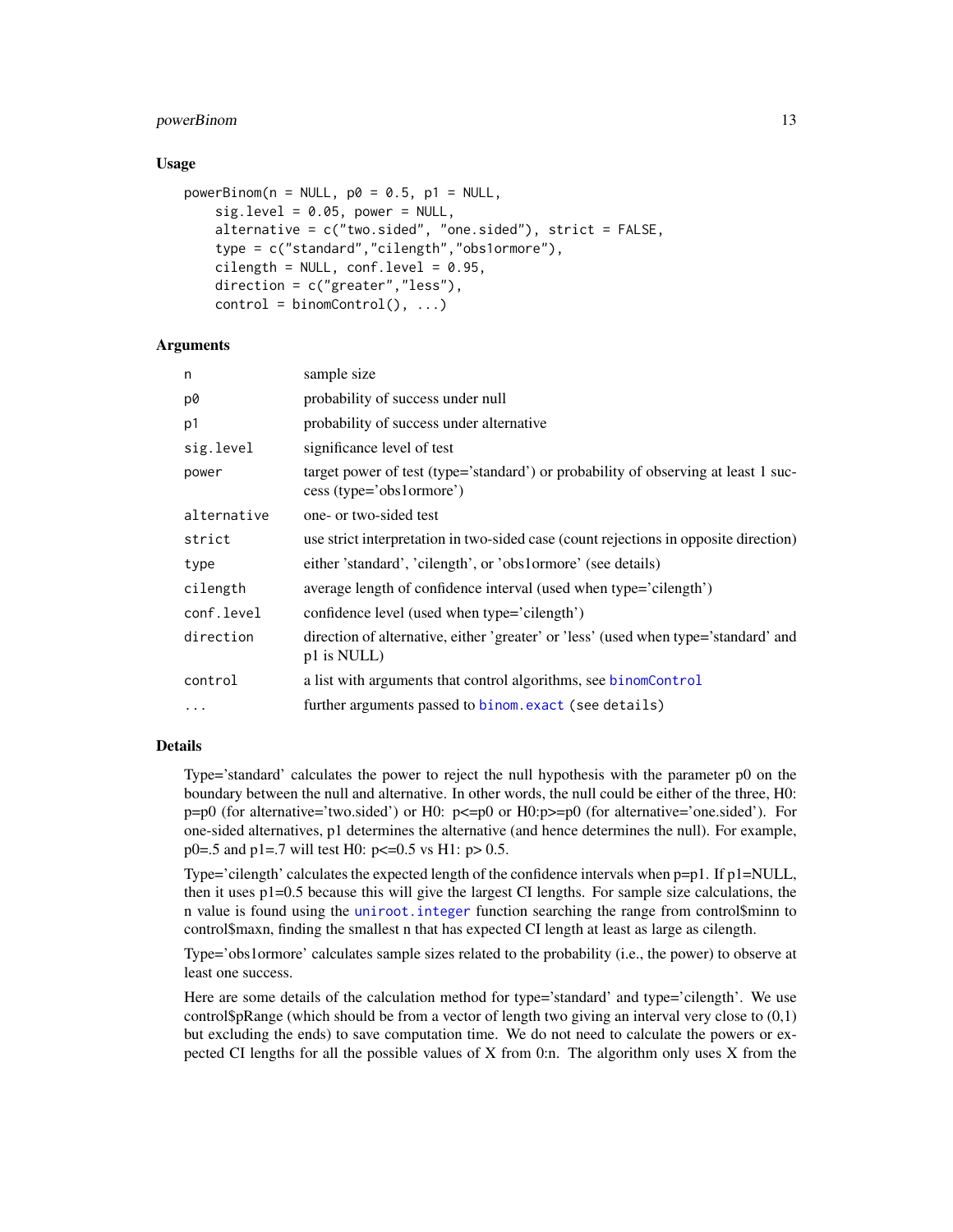likely values, using control\$pRange to determine the quantiles that dominate the power or expectation calculation. For example, if  $n=1000$  and  $p$ Range[1]=10^-10 and  $p1=0.5$ , then there is no need to calculate the CI lengths for  $x=0:399$ , because pbinom(399,1000,.5)<10^-10.

For the ... argument, you cannot pass the 'alternative' argument to [binom.exact](#page-2-1), since it has a different form in powerBinom since p1 determines which one-sided alternative will be used.

# Value

a object of class power.htest. List with input arguments plus calculated values, together with 'note' and 'method' character vectors describing the method.

#### Note

Often you will get the same power with midp=FALSE (default) and midp=TRUE. This is because the rejection region may be the same for both cases. For example, for type='standard' with  $n=20$ using the default two.sided 0.05 exact central test, regardless of whether midp=FALSE or TRUE, we reject p0=0.5 for x in (0:5 and 15:20).

#### Author(s)

Michael P. Fay

#### Examples

```
# find power to reject H0: p = p0
# when p=p1 (only counting rejections in the correct direction)
# defaults to exact central test of binom.exact
powerBinom(n=40,p0=.4,p1=.6)
# The following calculates the sample size
# to have the average length of confidence intervals
# be at least 0.4 (regardless of the true proportion)
powerBinom(type="cilength",cilength=.4)
# The following answers the question:
# if the true proportion is .001, how many
# observations do you need to sample to
# have the probability of seeing at least 1 success be
# at least .9?
powerBinom(power=.9,p1=.001,type="obs1ormore")
```
<span id="page-13-0"></span>